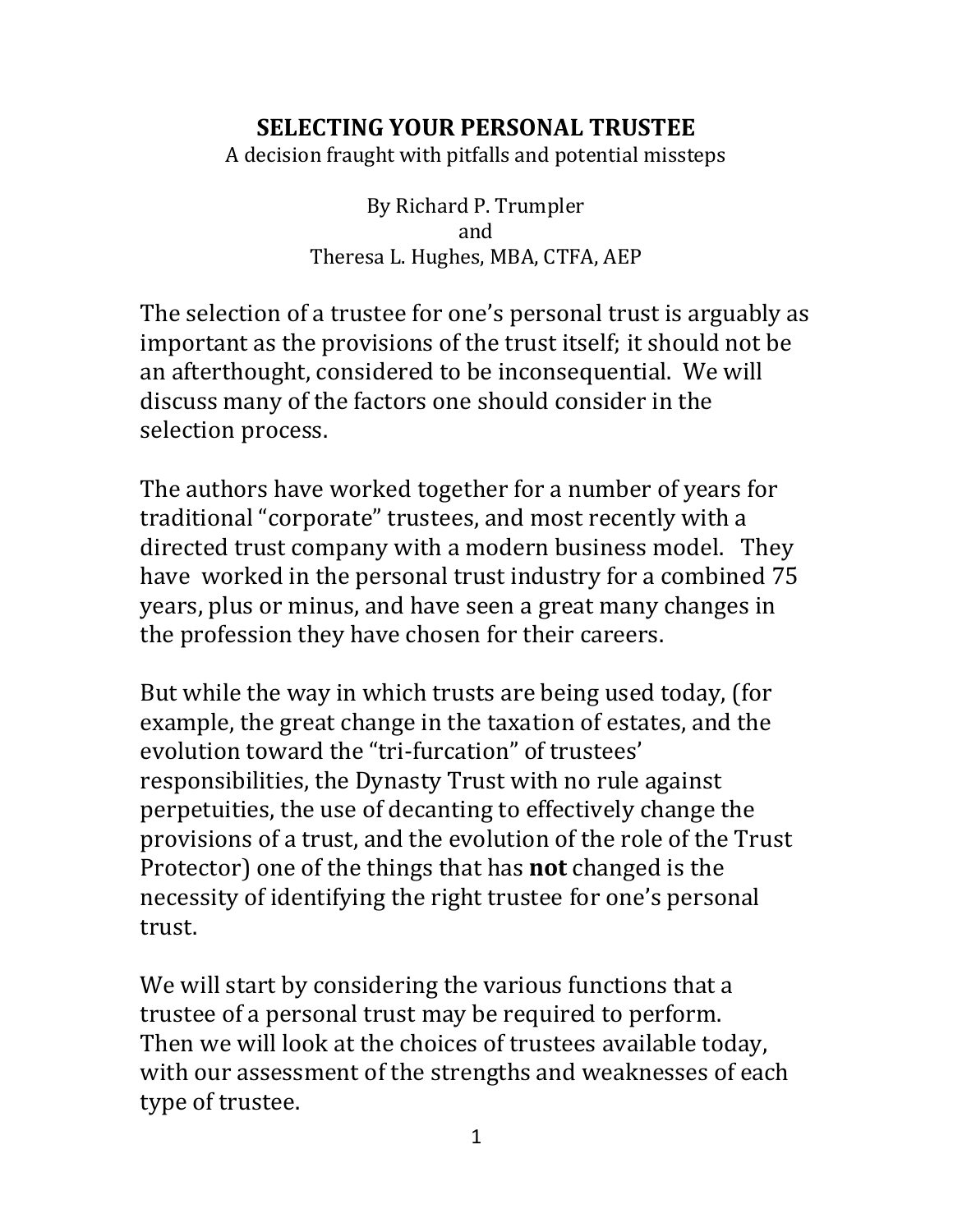First, though, it would be helpful for the uninitiated to define the term "personal trust".

At its simplest, a trust is a set of instructions (normally written) telling the trustee what to do with the trust assets (sometimes called the trust corpus, or body) for the benefit of the beneficiaries (usually defined as current beneficiaries and remainder beneficiaries – those remaining after the grantor or initial beneficiaries are deceased.)

#### **FUNCTIONS A PERSONAL TRUSTEE MAY PERFORM**

The basic functions required of most trustees are:

- o Provide for safekeeping the trust assets such as bank accounts and brokerage accounts, as well as virtual holdings such as hedge funds, derivatives and LLC interests
- o Accounting to current and remainder beneficiaries regarding trust assets, investments and transaction activity on a timely and periodic basis
- o Overseeing the management of the trust's investments, except where the investment function is "directed" to a directed investment advisor
- o Ensuring that trust tax reporting is completed in a timely manner, either in-house or outsourced to a competent firm, as well as ensuring the tax information is provided to the grantor and/or beneficiaries
- o Making required distributions as defined in the trust's terms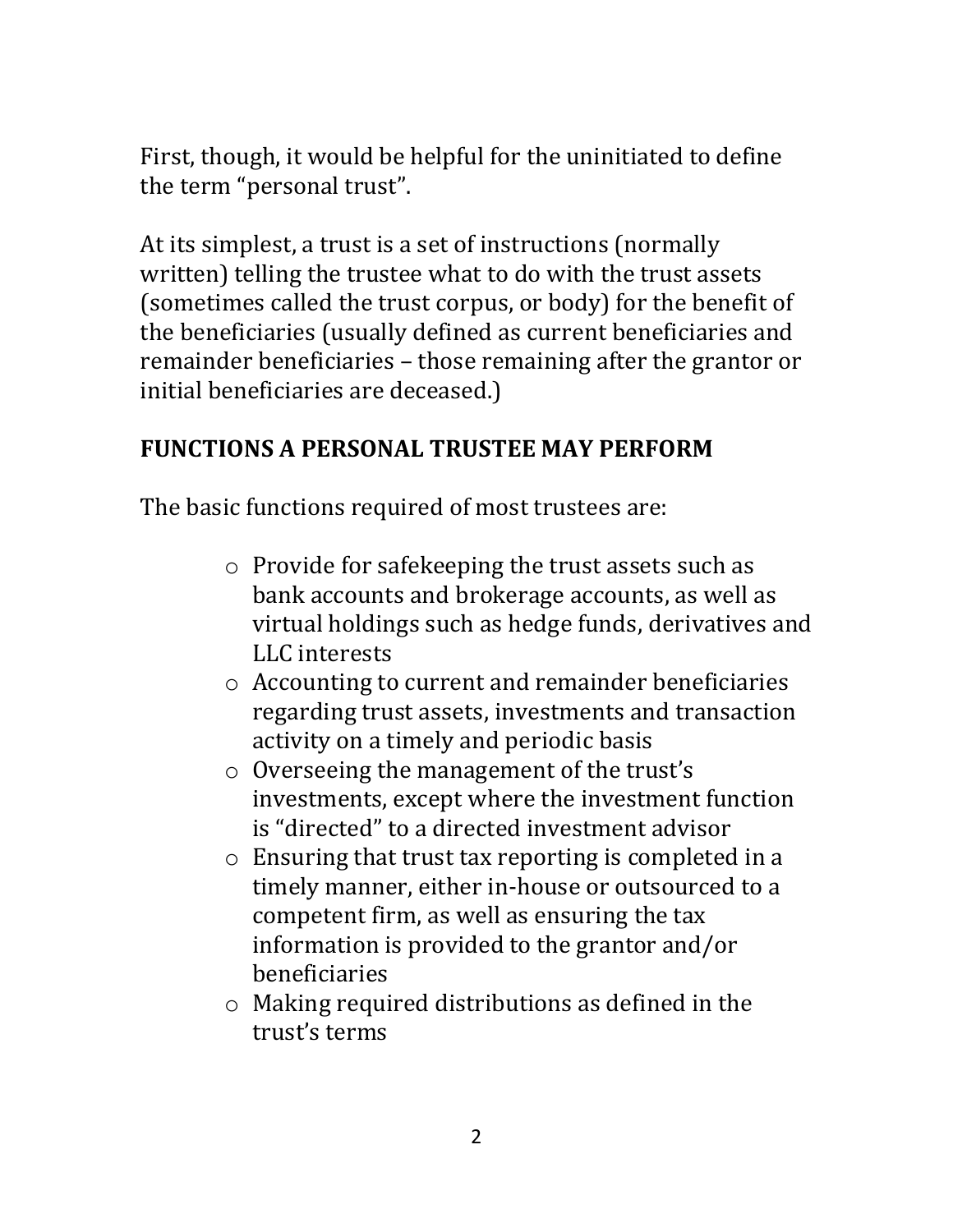o Making discretionary decisions regarding the distribution of income and/or principal of the trust, in accordance with the terms of the trust

An effective trustee will have many years of experience administering trusts. They will work with both those establishing trusts (grantors) and those who benefit from the trusts (beneficiaries). A professional trustee typically will have 7 to 10 years of experience to be qualified to competently administer a trust.

The expertise that a professional trustee absorbs over those years crosses many fields, including:

- o The entirety of trust law, including statutes, regulations, private letter rulings and case law
- o Financial planning, including budgeting and managing the trust's cash flow
- o Trust accounting, which typically includes the separate accounting for the beneficiaries who receive current income and those who have an interest in the principal upon the death of current income beneficiaries
- o Real estate transactions and management, both of residential properties that a trust might hold, as well as commercial properties
- o An understanding of business, especially closelyheld or family businesses, which could vary from farms, vineyards and agricultural holdings, to a pharmaceutical company or a hotel. A trust may hold such assets, and the trustee must be qualified to make sound decisions in the on-going administration and eventual disposition of such assets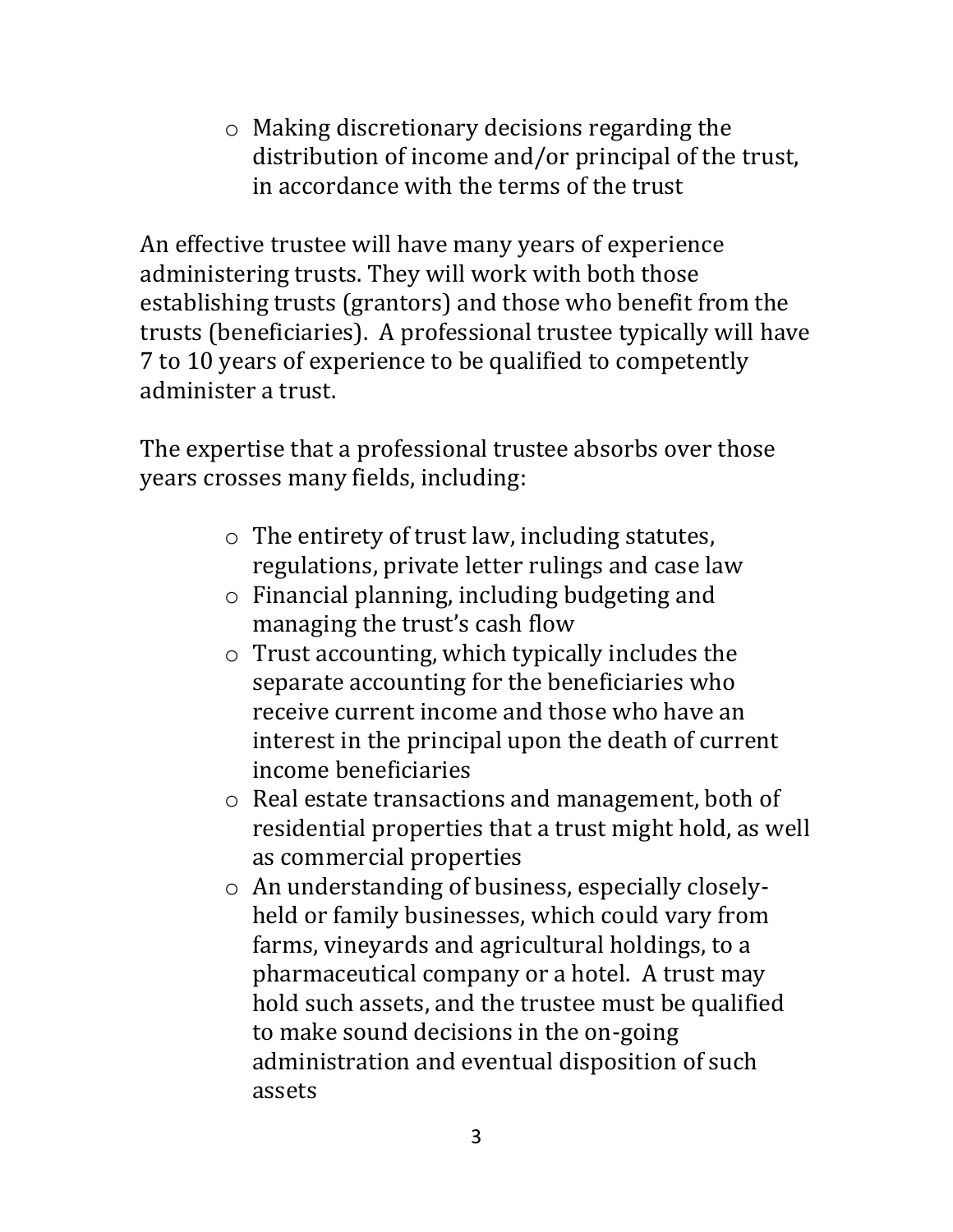- o State and federal income and estate taxes specifically, as those relate to the highly complex taxation of trusts
- o Investments, including traditional stocks and bonds, oil and gas interests, hedge funds, commodities, mutual funds, exchange traded funds, and other miscellaneous assets
- o An understanding of psychology, and especially dealing with family interactions and conflicts. Many trustees have been trained in facilitating family meetings and counseling multiple generations of a wealthy family, ensuring the continuity of the family's wealth, and often more importantly, the legacy left by the founder of the wealth
- o A broad knowledge of charitable planning and wealth preservation, including helping wealthy families teach younger generations how to preserve wealth and use it for worthwhile purposes. A good trustee will help families to develop human, social and intellectual capital as well as merely preserving wealth

# **TYPES OF PERSONAL TRUSTEES**

There are a number of options available in the selection of a trustee to carry out the duties and responsibilities of a personal trust. Those options fall into the category of **Corporate Trustees** and **Individual Trustees**.

# **CORPORATE TRUSTEES**

One common feature that is considered an advantage by most corporate trustees is that a corporation doesn't die. It lives forever, and while individual employees may come and go in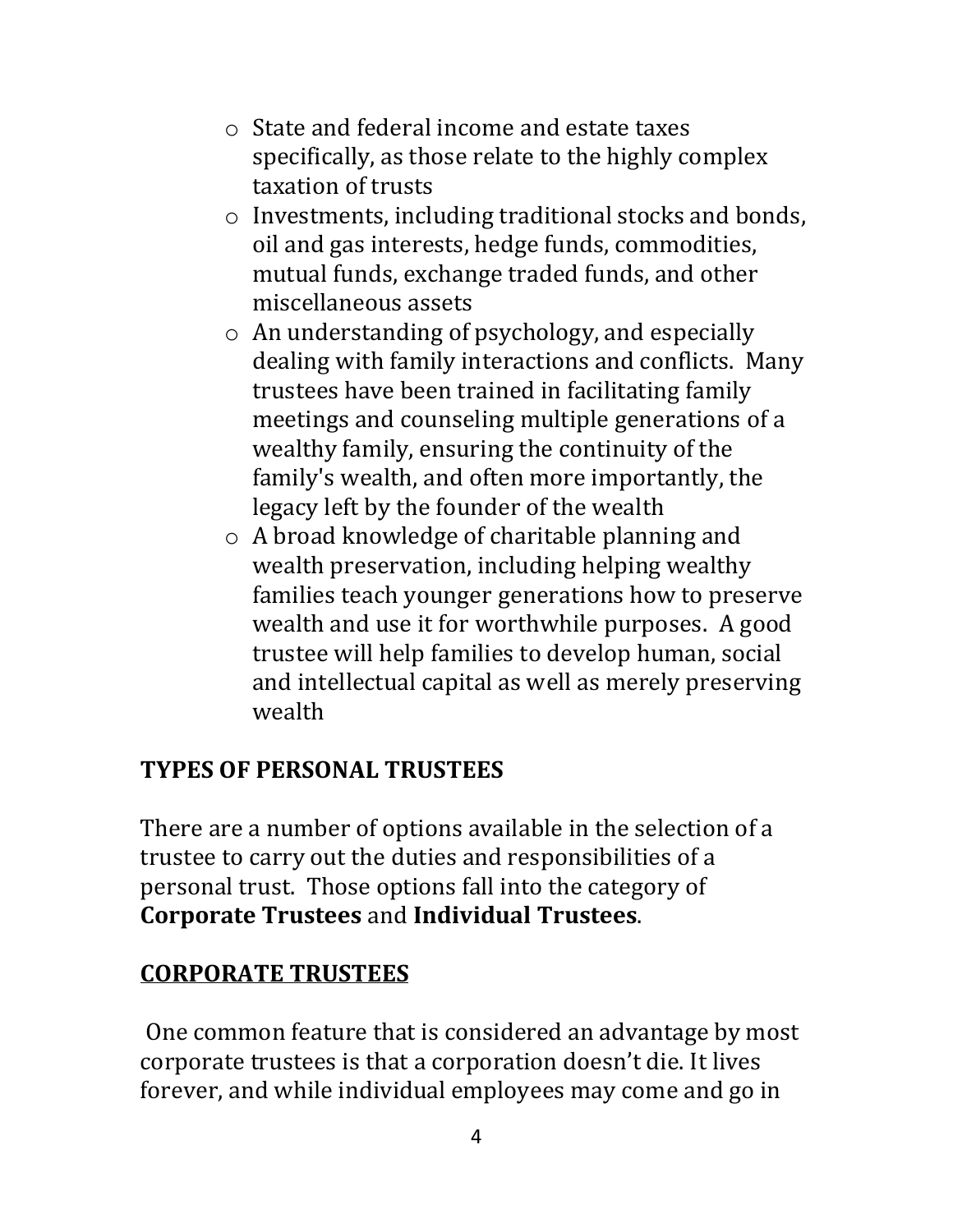the role of trust officer, the entity will exist indefinitely. This can remove some uncertainty as to the consistent administration of a trust compared to naming an individual trustee.

Other advantages of corporate trustees include having trust accounting systems for reporting and tracking income and principal account activity, policies and procedures that are acceptable to state and federal bank regulators, and they conduct internal audits and examinations periodically to ensure they are carrying out their fiduciary responsibilities properly and documenting fiduciary activity.

# **TYPES OF CORPORATE TRUSTEES**

- o Large, national money center banks
- o Regional bank
- o Community banks
- o Independent trust companies

There are several different kinds of corporate trustees. The most traditional are the **large, national money-center banks**, such as JP Morgan, Citibank, Wells Fargo, and Bank of America. We will also include in this category the large, multi-family office institutions, such as Bessemer Trust.

Some trust beneficiaries find that corporate trustees can be inflexible and bureaucratic, having to go through committees that can delay discretionary or investment decisions. They can also be slow to respond to inquiries from beneficiaries and other interested parties. There can sometimes be a high level of trust officer turnover, such that a trust could have many different trust officers over the duration of the trust.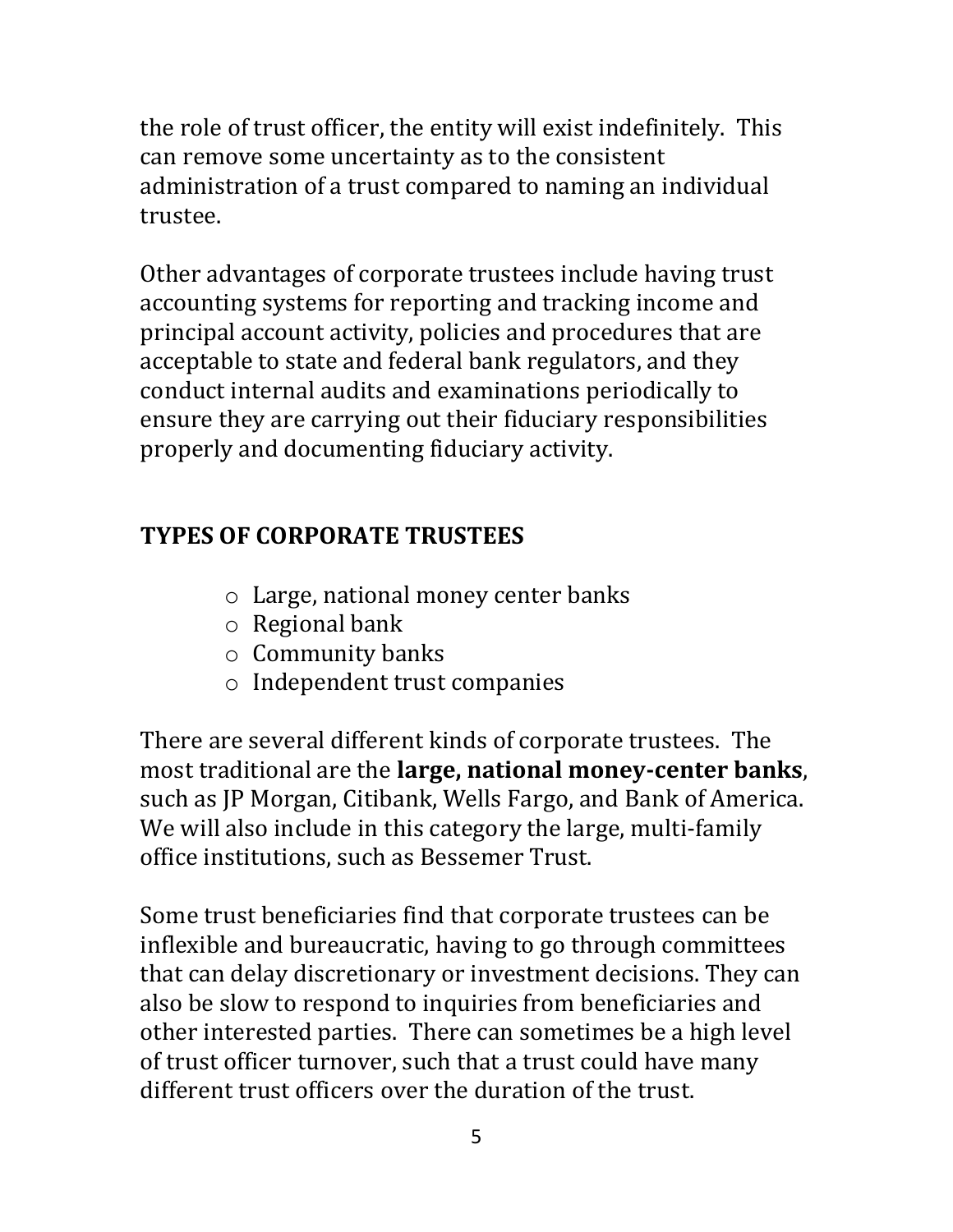Because large banks are often more bottom-line-driven and have higher overhead, their fees are often much higher than regional or community banks, and much more costly than individual trustees' fees. They typically have higher minimum fees, essentially eliminating much of the trust market. Some have minimum trust asset market value requirements as high as \$25 million. Most will not accept a trust unless it is at least \$2 million in total market value.

A large institution will often be willing to take on more complex trust administration than small banks, independent trust companies, and individual trustees. Offsetting this is their frequent unwillingness to take one-off trusts that are not associated with a large family relationship such as Irrevocable Life Insurance Trusts (ILITs) and Supplemental Needs Trusts (SNTs) for special needs beneficiaries.

Smaller, **regional banks,** such as SunTrust and BB&T**,** work much like the large, money center banks, so we will not differentiate them, except that their fees might be slightly lower.

However, **community banks** can differ significantly from the larger banks, being local, and frequently have lower fees than the larger banks.

**Independent trust companies** are another option in the Corporate Trustee category. They differ widely, and many have unique business models that may be attractive. For example, some independent trust companies specialize is Special Needs Trusts, some in self-directed IRAs, and others in highly complex trust administration. They may also have very limited investment options, including outsourcing their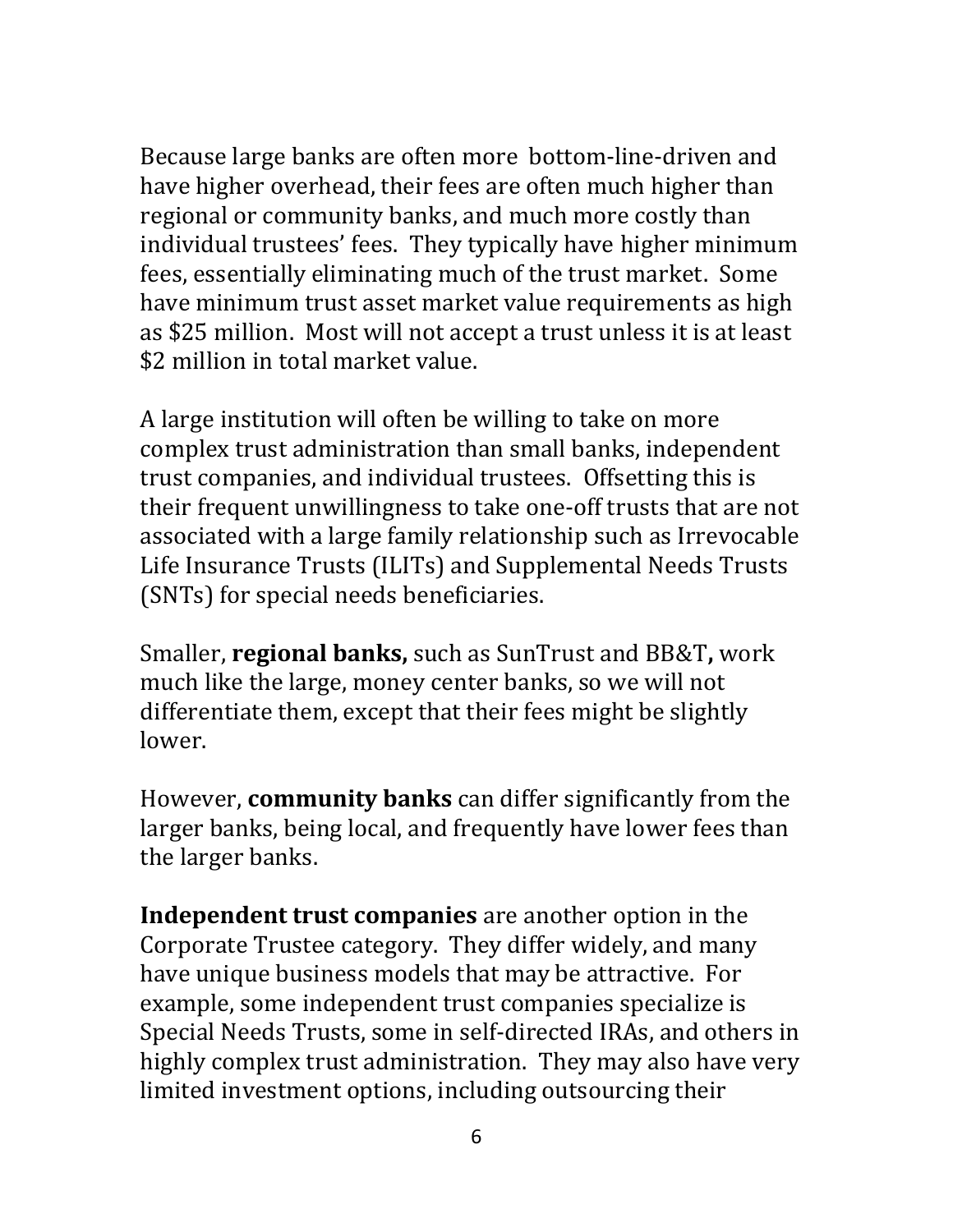investment capabilities to a third party manager, using an ETFonly investment option, or in some cases, will serve only as a directed trustee, with no investment management capability. Fee methodology (that is, flat fee or asset-based fee) and minimums can vary widely, so it is best to shop carefully.

#### **INDIVIDUAL TRUSTEES**

- o Family Members
- o Family Advisor
- o Professional Individual Trustee

**Family member** – a family member is frequently named as trustee, simply because there seems to be no other logical choice. The advantage to having a family member serve as trustee is their knowledge of the family dynamics and values.

Family members have the benefit of knowing the family, but are generally not a good option, as they often have limited time to carry out trustee responsibilities and do not have the necessary experience, resources or systems to fulfill the duties of a trustee. They can be challenged with a multitude of conflicts that may preclude the ability to make sound, unbiased discretionary decisions. Family trustees may not understand trust reporting requirements. Examples of family members not performing adequately in their capacity as trustee are failure to report to the beneficiaries the trust's assets, investment strategy or the terms of the trust that detail the income or principal to which the beneficiary may be entitled. Such situations drive families apart and frequently result in litigation. Fiduciary litigation attorneys tell us that the majority of fiduciary lawsuits are against family member trustees, and not corporate trustees.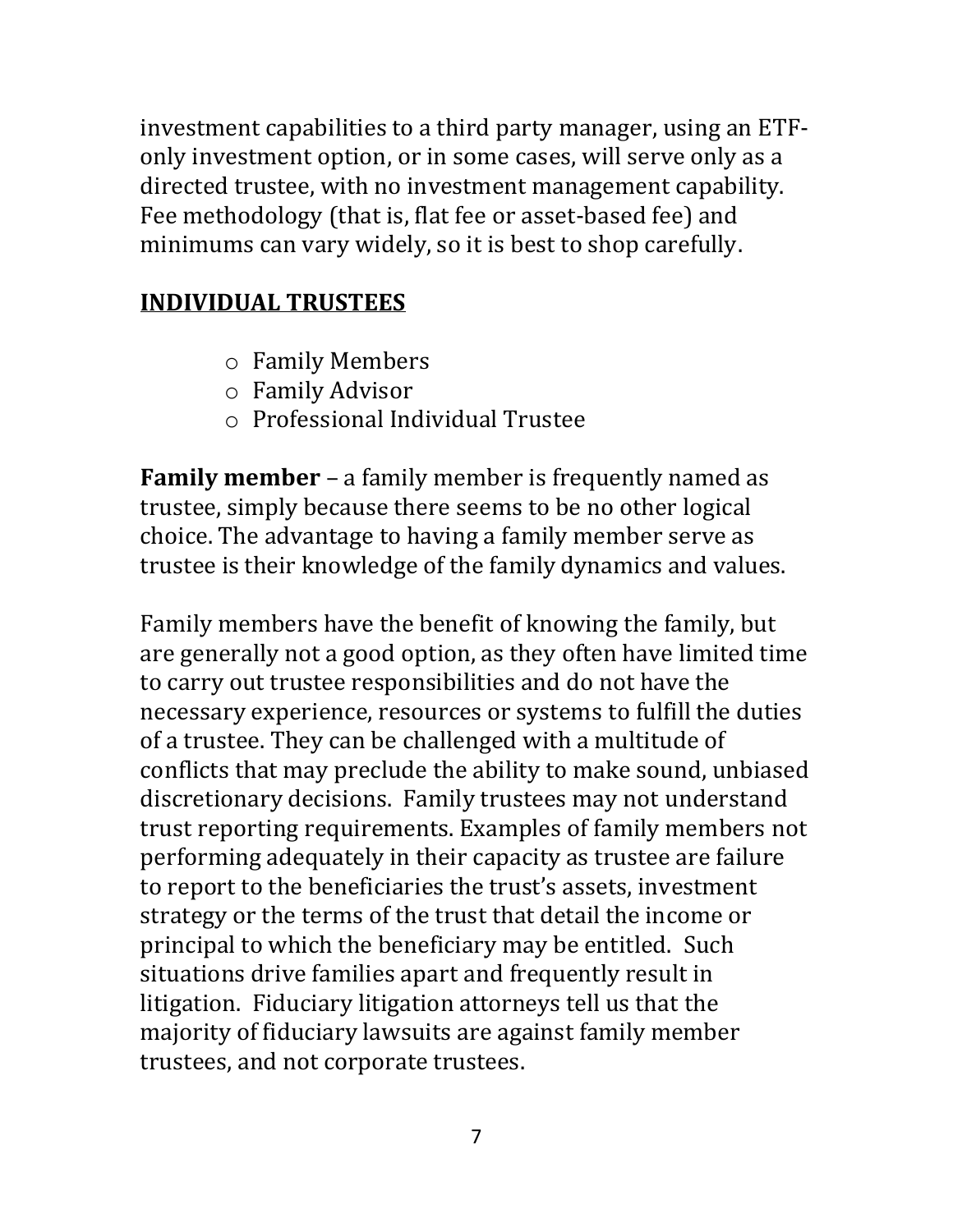**Family advisors** are individuals who are also available to families who do not wish to name a family member as trustee.

- Financial advisors may serve as individual trustees but they may not have the requisite experience. Many financial advisory firms' compliance departments do not allow them to accept trustee appointments.
- Attorneys and CPAs sometimes accept individual trustee appointments and can handle simple trust administration, but typically are not well suited to the more complex aspects of trust administration, such as working with grantors and beneficiaries or managing closely held businesses owned by trusts. They seldom have an experienced trust officer on their staff to provide the client service expected by grantors and beneficiaries.

**Professional individual trustee** – a somewhat newer and less obvious choice, a number of trust professionals from the banking world have established themselves as professional, independent, individual trustees, filling a big gap between large and small institutional trustees and family members.

**A professional individual trustee's** primary responsibility is trust administration. They are typically individuals who have years of experience working in the trust industry and understand fiduciary duties and they have the independence and ability to be unbiased. An experienced individual trustee provides the benefits of an experienced corporate trustee without burdensome bureaucracy and high fees.

It is important to choose a professional individual trustee that has the willingness and ability to handle complex trust administration when necessary. If the individual trustee you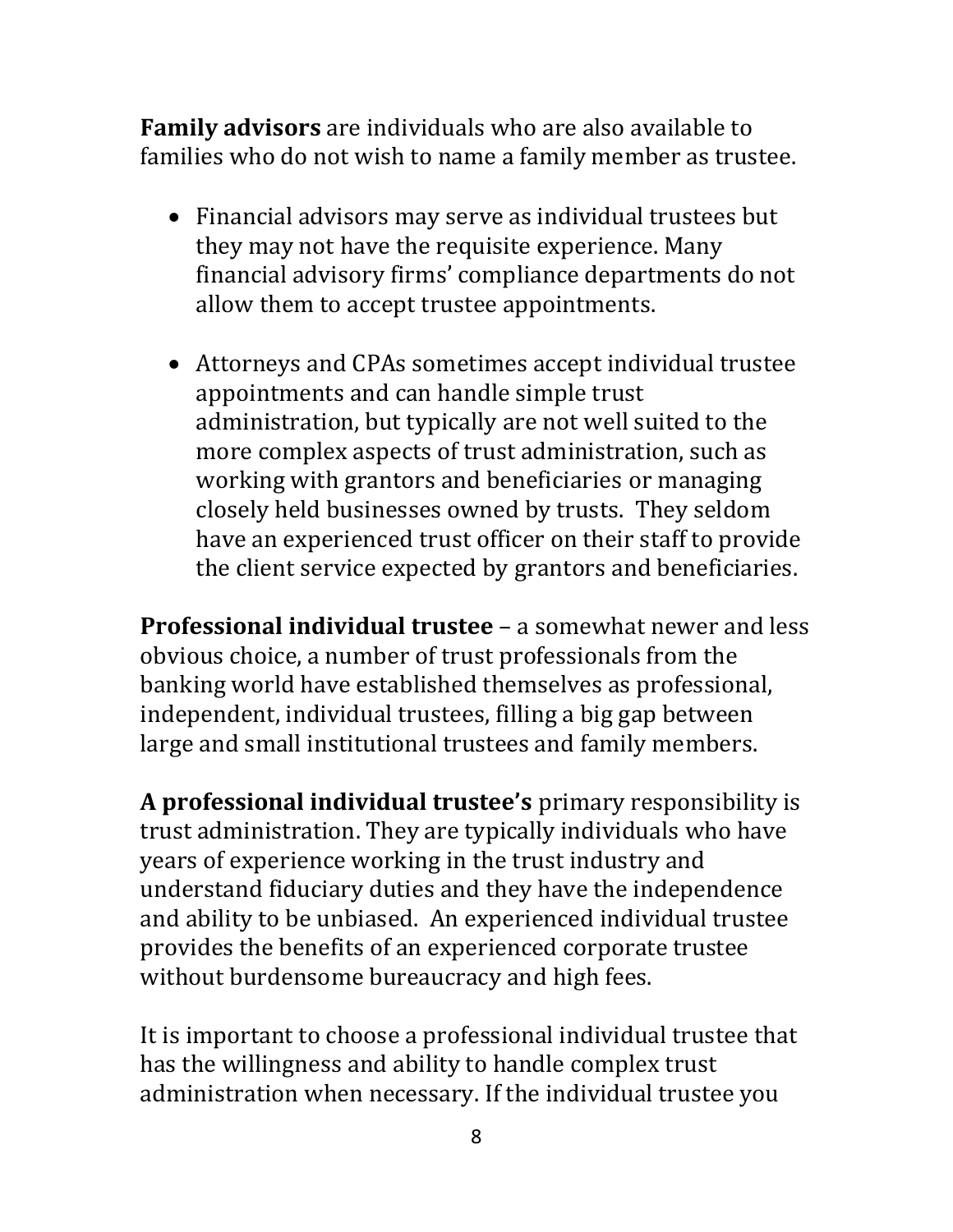choose has the capabilities to administer the trust, they are likely to be responsive, stable and the least expensive trustee solution.

# **CONCLUSION**

There is a broad range of possibilities in the selection of a trustee, and the decision has enormous consequences for the beneficiaries and in carrying out the intent of the grantor.

So often over the years we've heard grantors select a trustee based upon where they have their checking account, or choose in a family member because no other options were discussed.

We've shown that potential trustees have a wide range of capabilities, regulation, sensitivity, experience, systems and business models. It is incumbent upon those advising clients, and the trust creators themselves, to evaluate all of the options and to select a trustee based upon the best long-term interest of the trust and the beneficiaries.

# **Authors:**

**Richard Trumpler** has spent over 40 years in the personal trust business, having managed trust companies from Maine to Florida, from very large (Citibank) to very small, and with a wide range of business models from traditional, directed trustee and brokerage affiliated trust companies. He founded Trumpler Wealth Consulting LLC and advises individuals, trust companies and investment advisory firms. [www.trumplerwealthconsulting.com](http://www.trumplerwealthconsulting.com/)

**Theresa L. Hughes** has worked in the trust industry for over 35 years as a trust officer, and as Chief Fiduciary Officer for